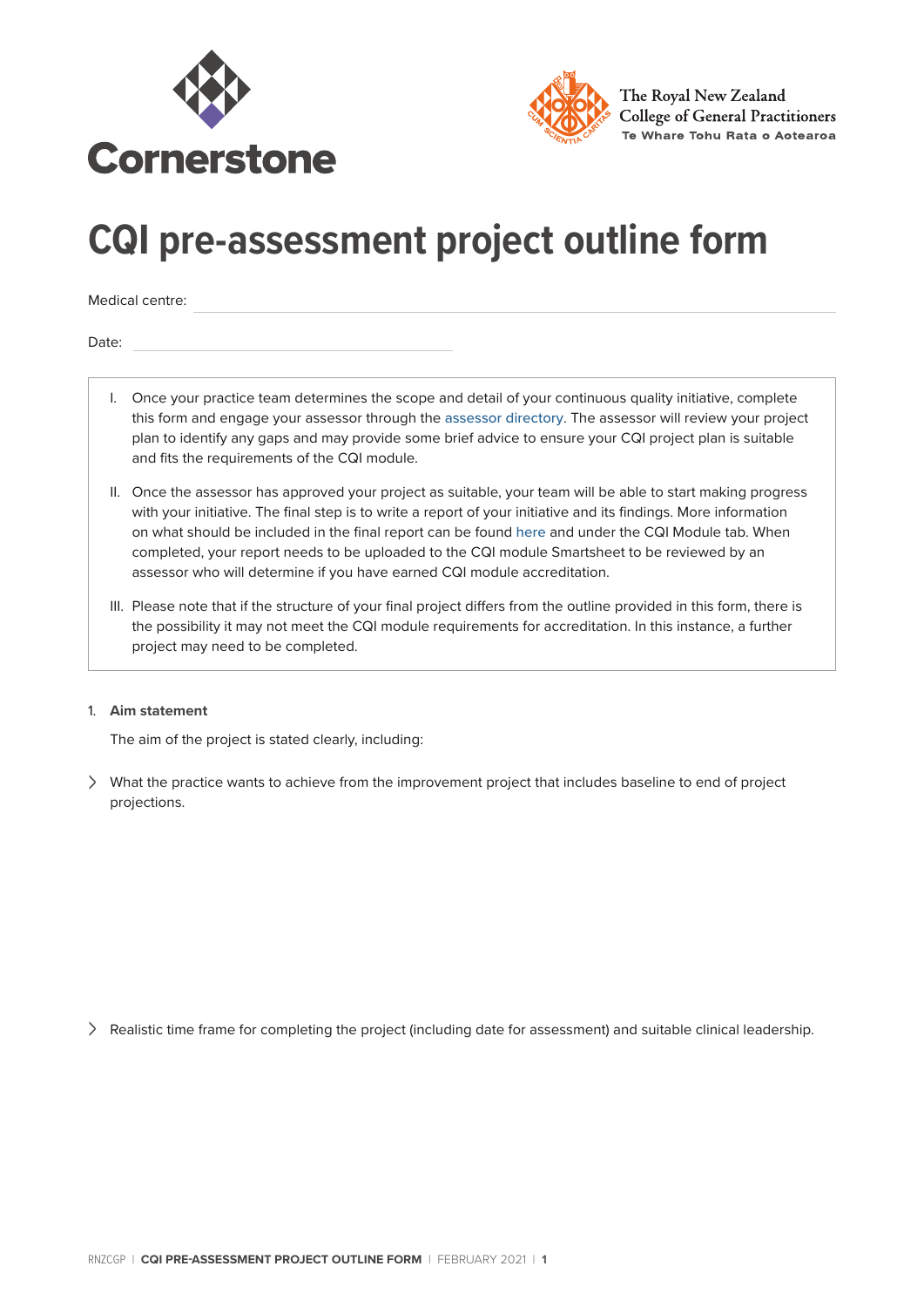## 2. **Triple Aim**

Describe how the practice will incorporate the [New Zealand Triple Aim](https://www.hqsc.govt.nz/our-programmes/building-leadership-and-capability/about-us/) elements.

> Improved quality, safety and experience of care

> Improved health and equity for all populations

> Best value for public health system resources

3. Describe the type of evidence or data used to identify your initiative, including your data source (e.g. PHO, MOH or internally generated data from the PMS or other sources such as patient feedback processes).